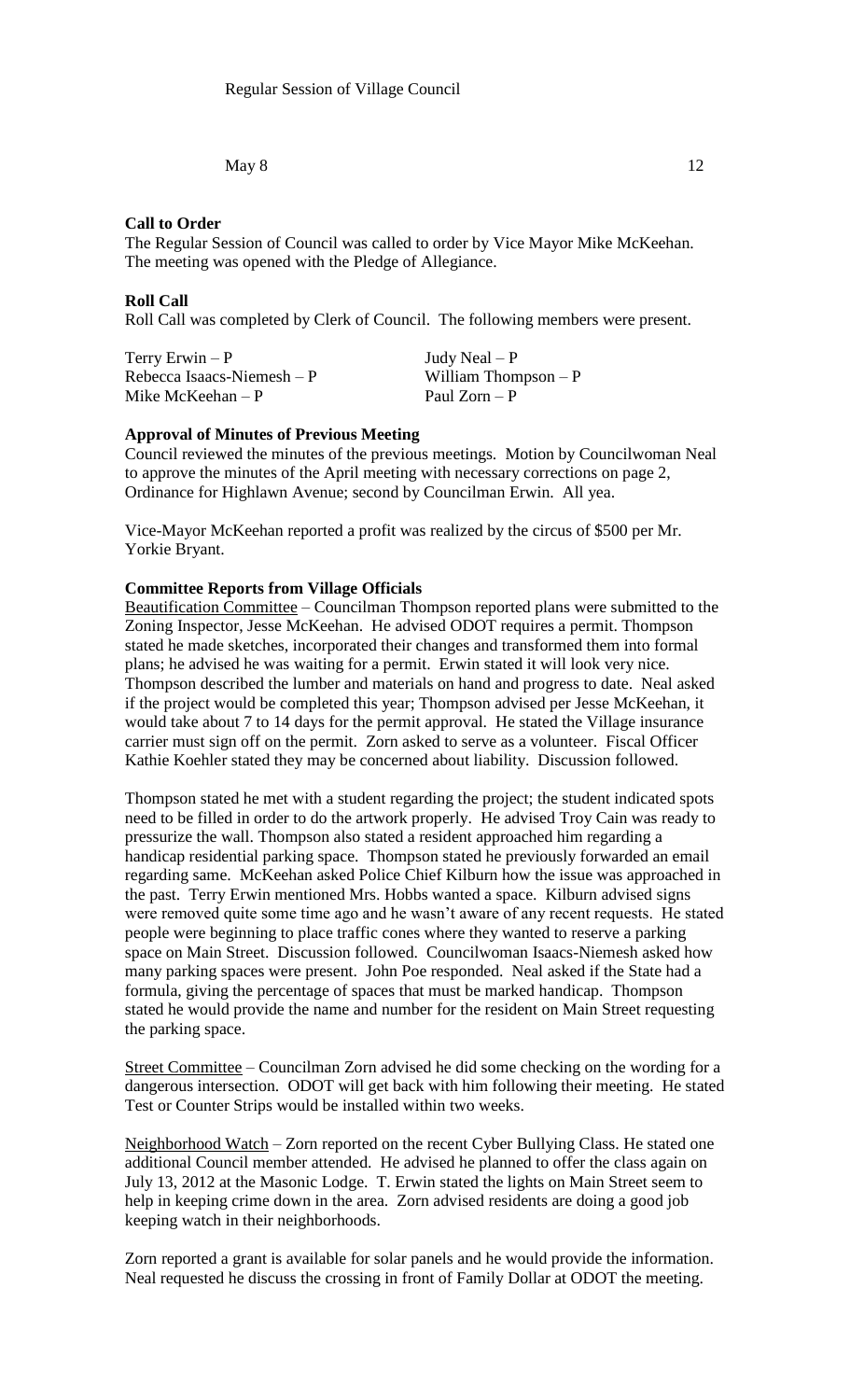#### May  $8$  12

Health, Education & Welfare Committee – Isaacs-Niemesh reported the committee recommends the Premium Saver Plan with employees keeping the current plan and raising the deductible to \$5,000, which would be covered by the second card. In this instance, the cost will go up \$2.00. She advised most items would remain the same; the Village would realize a savings guaranteed for 12 months. The co-pay for the doctor's visit is up \$10 and a specialist would be \$50 co-pay. The out-of-pocket cost would drop from \$2,000 to \$950. Isaacs-Niemesh asked if the Village currently offered an incentive for employees who don't use the plan or would consider doing so in the future. A handout/illustration was provided. Discussion followed.

Motion by Zorn; Second by Neal to accept the proposed insurance plan. All yea.

Police Committee – Neal gave the floor to Kilburn. Kilburn reported his cruiser was out of warranty and out of repair. The dealer's service department was unable to repair the vehicle and recommended it be retired. Kilburn admitted the cruiser did not run well over 45 MPH. He advised he previously checked on a used car replacement for \$19K. A new car would cost \$23K and the trade-in for the existing cruiser would be \$6,000. Kilburn stated there is one new 2012 cruiser available in Ohio; it is black. He suggested wrapping the doors only in white. The 2006 cruiser has 71,980 miles. T. Erwin asked if the new vehicle had the same coil pack. Kilburn replied no; he advised the new car proposed is a Chevy Tahoe. Kilburn stated he would retrofit the equipment from the existing car. Zorn asked if the Village would get more on Gov Deals for the current cruiser. Thompson stated there is a police cruiser on the Village property that citizens may inquire about. Erwin advised that cruiser was currently listed on Gov Deals. Neal asked if the funds were appropriated for purchase. Erwin stated the Comprehensive Plan is not in effect right now and was where the funds would be drawn. Koehler stated she would move \$4,500 in interest and principal. Solicitor Oda advised a State Bid vehicle could be handled by majority vote. Thompson stated it was a matter of public safety.

Motion by Zorn to purchase a new police cruiser; second by T. Erwin. All yea.

Chief Kilburn reported the Village had a new methane lab. Discussion followed. He also reported the cruisers are sitting at Route 22 and 3 in Hamilton Township as a response to a request for help during the construction project. He stated Officer Landrum provided assistance several times. Discussion followed. Neal stated she directed traffic and was glad to help. She reported a resident asked about the grass cutting in the green space at the Woodlands. Chief Kilburn reported Jesse McKeehan was working on that issue.

Parks Committee – Terry Erwin reported Duke Energy will help with Phegley Park. He stated Duke Energy is donating \$1000; he is seeking other donations. Erwin also discussed the proposal submitted by Jesse McKeehan for the larger permit fees. Koehler explained the previous fees. She stated with higher permit fees, the zoning inspector's portion of the fee would be higher, such as a Planned Unit Development (PUD). Oda stated zoning compensation is set by Ordinance or Resolution; he asked to review the information before action was taken. Isaacs-Niemesh stated she would like to table it for a month. Vice Mayor McKeehan stated the matter would be tabled until the next month. Neal stated Jesse McKeehan was doing a good job.

## **Ordinances/Resolutions**

Oda stated a Resolution was needed for adjustments to budgeted line items. McKeehan advised the first group was increases/decreases of line items and the second group was for engineering, moving \$3,000 to that line and taking care of a phone equipment fee.

Motion by Neal to suspend the rules and waive three readings of Resolution #7-12; second by Councilman Erwin. All yea. Motion by Neal to adopt Resolution #7-12, approving adjustments to line items; second by Erwin. All yea.